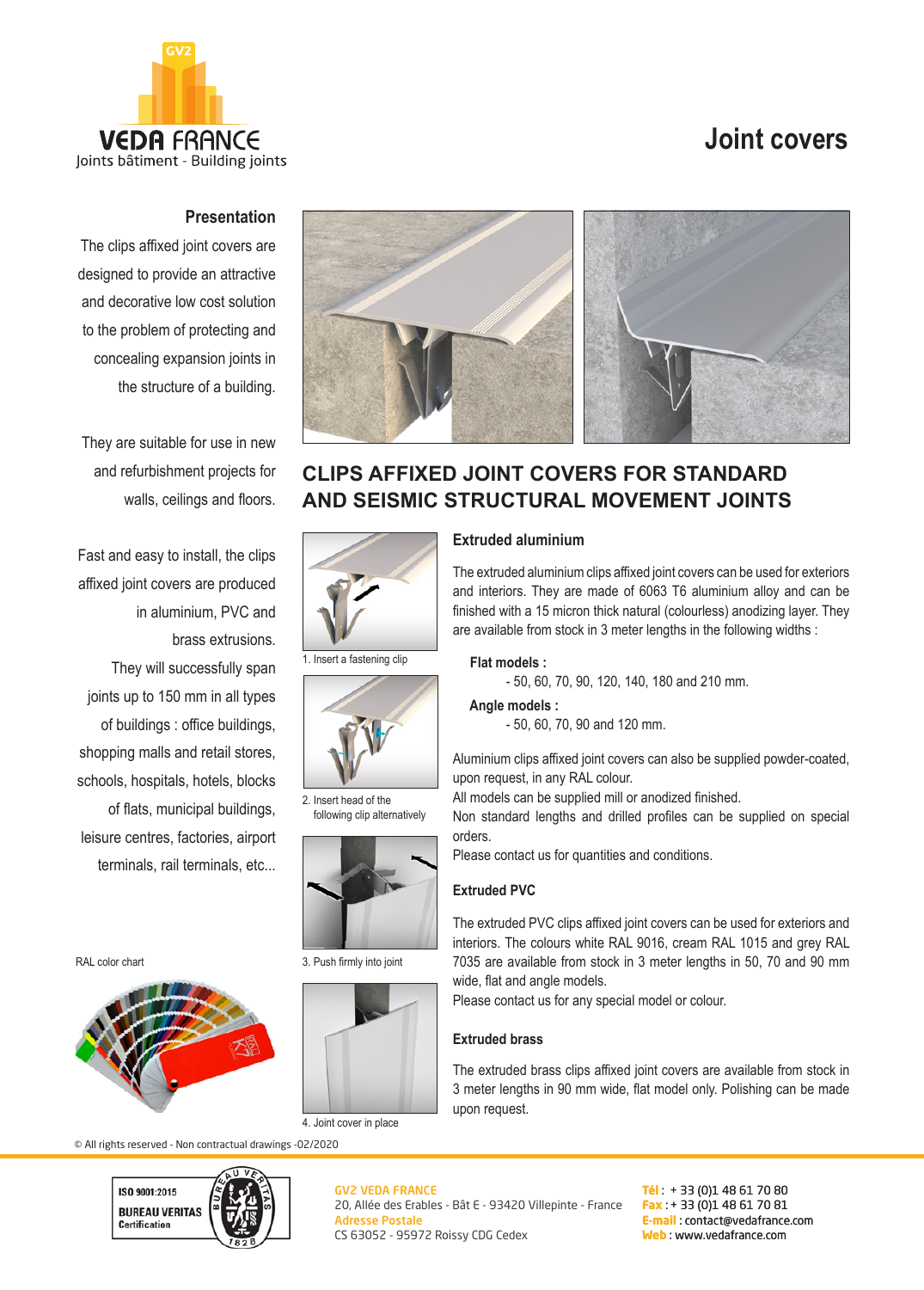

**Clip S :** for structural gaps varying in width from 10 to 35 mm.



#### **How to choose a clips affixed joint cover**

The extruded clips affixed joint covers successfully cover joints from 10 to 150 mm using specially developed spring clips.

The flat joint covers for facades, walls and ceilings are referenced as CJV profiles. The flat joint covers referenced as CJH (light floors) and CJHL (heavy duty floors) profiles. The CJHL profiles have been developped to withstand heavy pedesttrian traffic and light vehicles up to a maximum axle load of 6 kN. Corner profile have same references with the letter «A» at the end.

The number which follows the letters always indicates the width of the joint cover in mm.

### **Fixing clips**

The joint covers can be affixed by using specially designed spring clips manufactured from stainless steel which do not corrode and remain permanently flexible without loss

of elastic recovery, thus providing an extremely positive fixing. 4 models of fixing clips adapted for joint widths from 10 to 150 mm are available from stock. These unique and particularly innovative clips are protected by international patents.

The choice of the clip model will be based on the initial joint width.

Special models can be studied and manufactured for specific situations such as chamfered joints. Please consult our technical department for more details.





\* Patented models

# **FOLDED JOINT COVERS**

For facades, walls and ceilings, are used when a clips affixed profile cannot be installed. For heavy duty traffic floors, to be mechanically or chemically affixed.



Galvanized steel, mill finish aluminium, powder coated aluminium, anodized aluminium, stainless steel. For facades, floors, walls and ceilings in thickness from 10/10 $^{\circ}$  to 30/10 $^{\circ}$  mm.

© All rights reserved - Non contractual drawings -02/2020



**Tél** : + 33 (0)1 48 61 70 80 **Fax** : + 33 (0)1 48 61 70 81 **E-mail** : contact@vedafrance.com **Web** : www.vedafrance.com